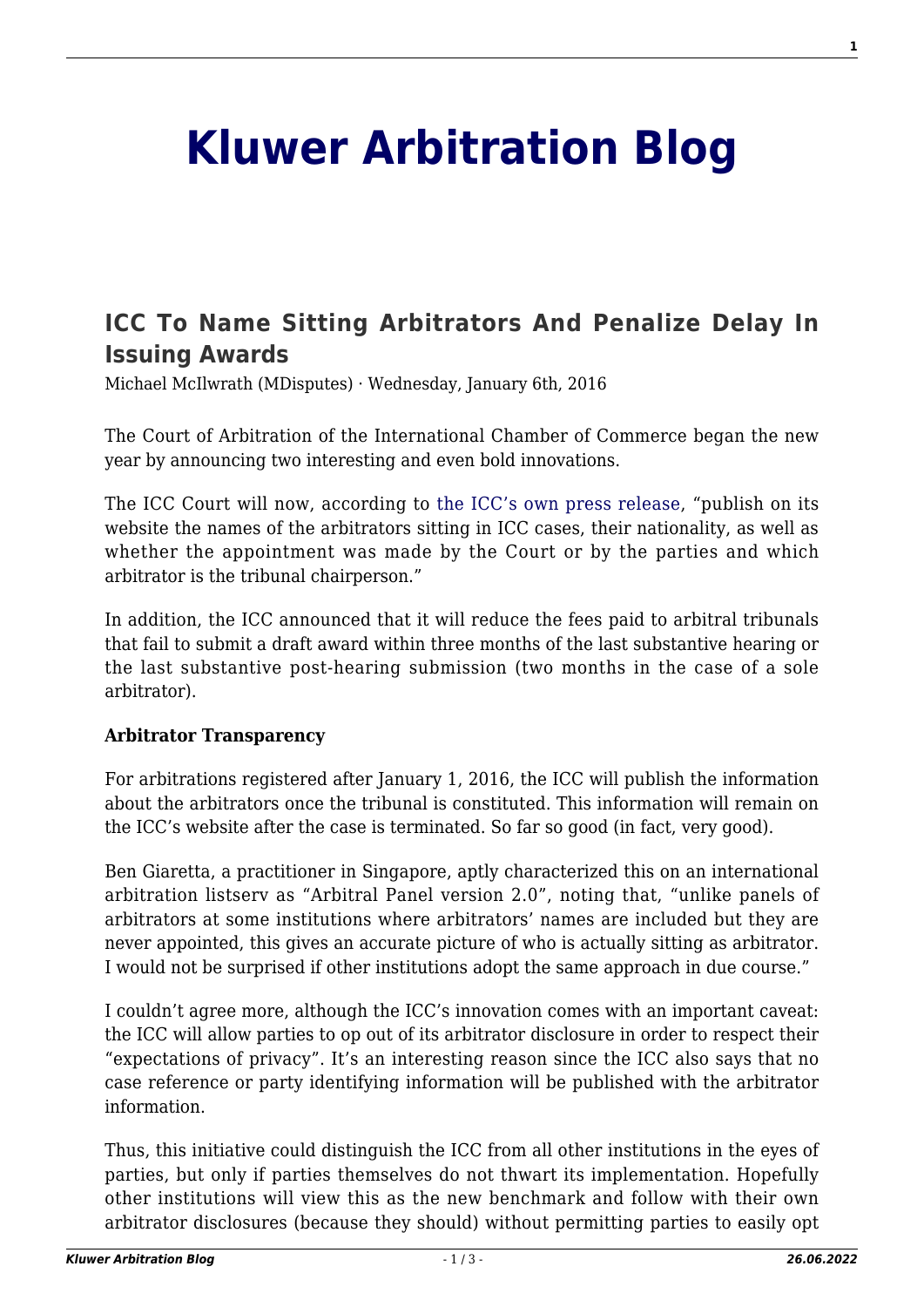out (because they shouldn't).

### **Delay = Less Pay**

According to the ICC's new guideline, tardy arbitrators could see their fees reduced from 5% to 20% or higher, depending on the length of their delay. This new policy also applies to all cases registered after January 1, 2016.

This innovation has caveats as well. The first is that the ICC Court will only penalize arbitrators when they are "unjustifiably" late. Unquestionably, there are some sources of delay that are outside of a tribunal's control and for which they should not be penalized, such as a request from the parties to delay work on the award because they are attempting settlement. And just as unquestionably, there are some areas where tribunals may claim the delay is justified that is less likely to garner sympathy from parties ("the case is complex", "the legal issues were difficult", or "uncooperative coarbitrator(s)").

But where the ICC's decision to disclose its arbitrators is automatic (unless the parties opt out) and not subject the discretion of the arbitrators who make up the ICC Court, that is not the case with the policy on reducing' fees for tardiness. As a result, it remains to be seen whether the members of the Court will be strict or lenient in deciding whether a colleague's delay was justified. Of course, "to be seen" is used metaphorically, since there is no indication that decisions on whether to reduce fees will be made public. Presumably, however, parties will now know from their own cases whether they receive a discount on fees when their award arrives months later than expected.

The second caveat is more mechanical, in that the new policy requires tribunals to submit a *draft* award. Under the ICC arbitration rules, drafts are subject to review by the ICC Court. As those who frequently have cases with the ICC know well, the Court does not shy away from sending drafts back to tribunals – sometimes more than once or twice – in order to rectify perceived defects or request improvements in overall quality. Thus, the three (or two) month target is not the timing by which parties should necessarily expect to receive their award.

Despite the caveats, the policy is a welcome innovation. It is bound to encourage arbitrators to issue awards promptly, as it would be imprudent to rely one's ability to argue later that a delay was justified.

Importantly, the policy seeks to address a well-known source of irritation for parties and their counsel when it occurs. At least parties will not be alone in suffering the costs of delay.

In fact, it somewhat begs the question: don't all arbitration institutions, including the ICC, already take into account unjustifiable delay when calculating arbitrators' fees?

The reality is they don't, but they should.